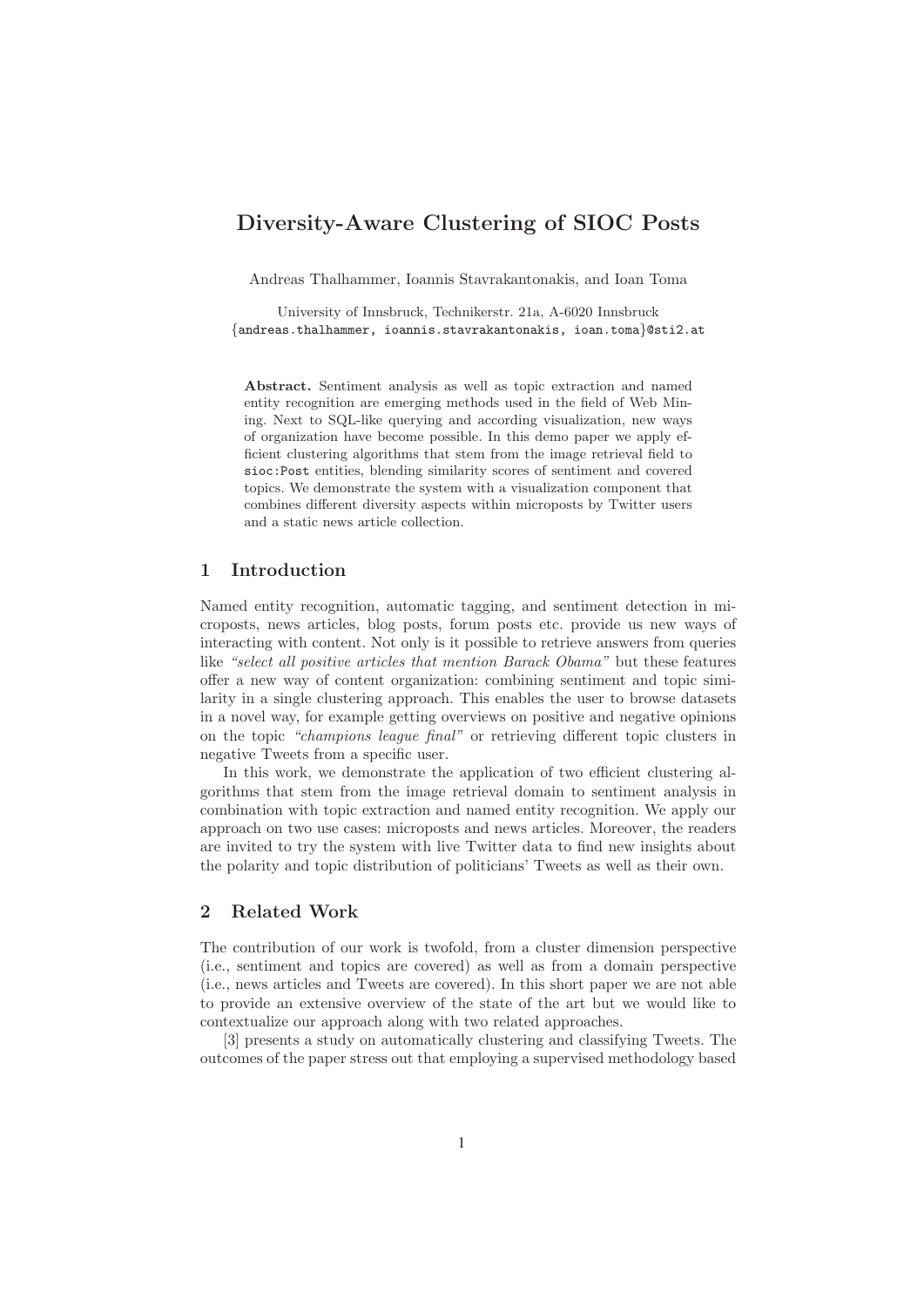on hash-tags could produce better results than the traditional unsupervised methods. Furthermore, the authors present a methodology for finding the most representative Tweet in a cluster. Automatic detection of topics discussed in Tweets is pointed out as one of the interesting problems in Tweet analysis.

[2] proposes an emotion-oriented clustering approach in accordance to sentiment similarities between blog search result titles and snippets. The authors propose an approach for grouping blog search results in sentiment clusters, which is related to the grouping that we perform in the retrieved articles when we choose to cluster them based on the sentiment rather than the topic. The authors' goals are similar to ours as the approach focuses on very short text portions, which is also covered by our method as we cluster Tweets which are no longer than 140 characters. The sentiment detection relies on the SentiWordNet<sup>1</sup> which is built on top of WordNet and it provides sentiment scores on the glosses of WordNet.

In comparison to [3] and [2] which focus on clustering either by topics or sentiments, our approach combines those elements in a flexible way. For this, we introduce a straight-forward combination of topic and sentiment similarity measures that can be flexibly adapted to be more specific towards either topic or sentiment. Similarly to [2] we try to cover clusters of microposts as well as longer articles.

### **3 Data Extraction, Modeling, and Storage**

We utilize the Twitter API to access the microposts and a static news corpus of the RENDER project2. The extracted Twitter data is processed using the Enrycher service<sup>3</sup> and stored in a Sesame<sup>4</sup> or  $\text{OWLIM}^5$  triple store. The news data is already processed with Enrycher and already available in the correct format in an OWLIM triple store. As a data model we are utilizing the sioc [1] vocabulary in combination with the Knowledge Diversity Ontology<sup>6</sup> (KDO) [4]. KDO was developed in the context of the RENDER project and features assigning sentiments to sioc posts. Moreover we make use of the newly introduced type kdo:NewsArticle and the class sioc-types:MicroblogPost, both being subclasses of sioc:Post. In accordance to the respective document, the Enrycher service [6] assigns to instances of these subclasses a range of sioc:topics as well as a sentiment (i.e., kdo:hasSentiment). The data model as well as instances are stored in and retrieved from a triple store implementing the  $SAL<sup>7</sup>$  interface (e.g. OWLIM).

 $^1$  SentiWordNet – http://sentiwordnet.isti.cnr.it/

<sup>&</sup>lt;sup>2</sup> RENDER News Corpus – http://rendernews.ontotext.com/, RENDER project – http://render-project.eu

 $^3$  Enrycher – http://enrycher.ijs.si, http://ailab.ijs.si/tools/enrycher/

<sup>4</sup> Sesame - http://www.openrdf.org/

 $5$  OWLIM – http://owlim.ontotext.com/

 $6$  KDO – http://kdo.render-project.eu/

<sup>7</sup> SAIL API – http://www.openrdf.org/doc/sesame2/system/ch05.html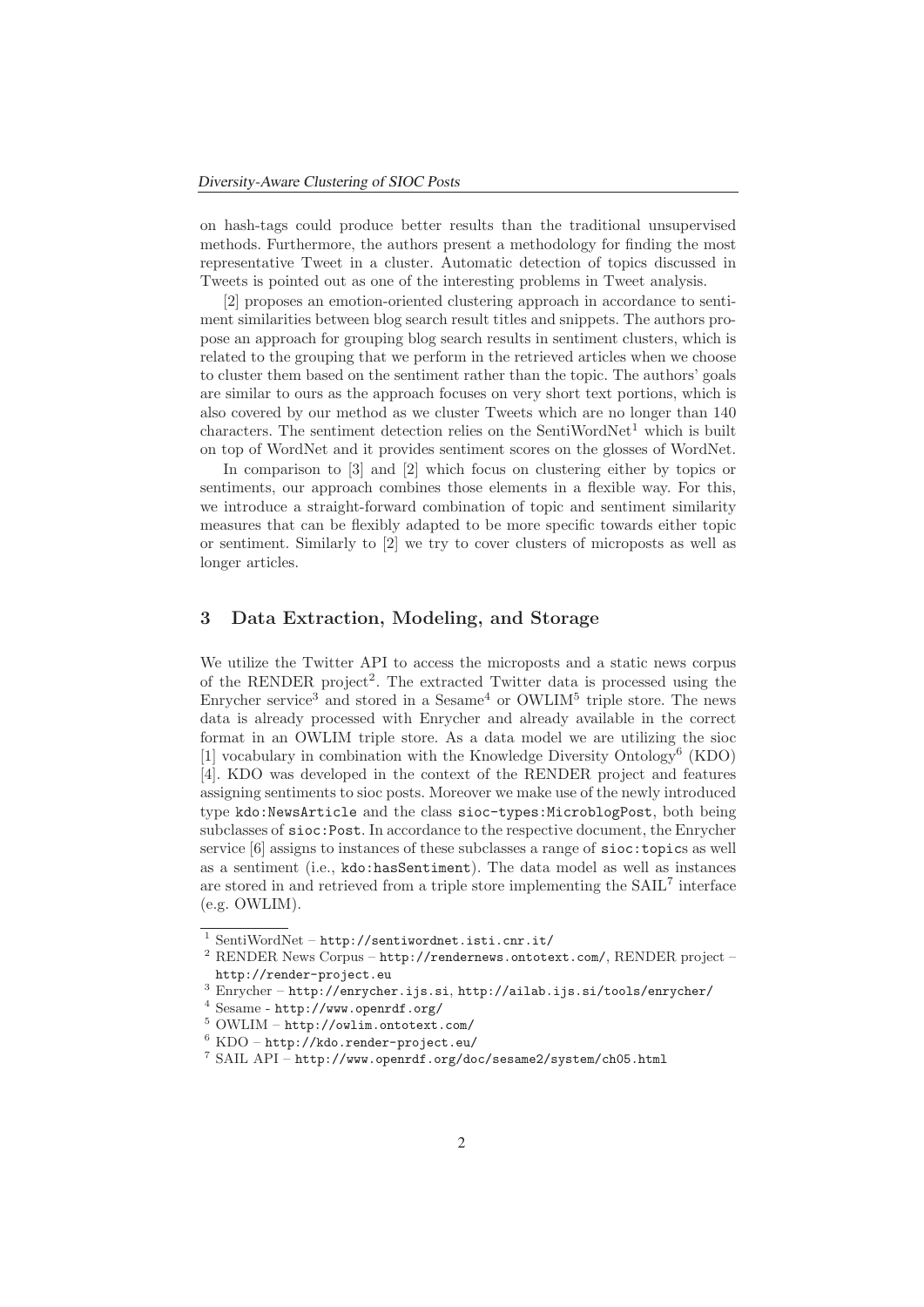# **4 Diversity-Aware Clustering**

Van Leuken et al. introduce "visual diversification of image search results" in [5]. The involved clustering algorithms are reported to be effective and efficient. The introduced similarity measures are based on visual similarity of images. For our document-based approach, we employ a combination of two similarity measures, namely topic and sentiment similarity. The final score is calculated with a flexible weighting component  $\gamma$  (with  $0 \leq \gamma \leq 1$ ). We calculate the similarity of two sioc: Posts  $p_1$  and  $p_2$  as follows:

$$
sim(p_1, p_2) = \gamma \cdot jacc(p_1, p_2) + (1 - \gamma) \cdot sent(p_1, p_2)
$$
 (1)

In formula 1 the functions *jacc* and *sent* need yet to be defined. *jacc* is basically a simple Jaccard similarity index over topics:

$$
jacc(p_1, p_2) = \frac{|topics(p_1) \cap topics(p_2)|}{|topics(p_1) \cup topics(p_2)|}
$$
\n(2)

We assume the extracted sentiment scores to be in the interval of [0, 1] with 1 being most positive and 0 being most negative. The similarity score sent takes this into account, having the highest similarity of 1 if the two scores are equal. This similarity score is calculated as follows:

$$
sent(p_1, p_2) = 1 - |score(p_1) - score(p_2)|
$$
\n(3)

For the case that the scores are not in the mentioned interval, they are normalized as follows:

$$
score(p) = \frac{score(p) - min(score(p))}{max(score(p)) - min(score(p))}
$$
\n(4)

We utilize the FOLDING and MAXIMUM algorithm from [5]. These algorithms were originally designed to cluster in accordance to visual similarity of images. Rather than using image histograms, we apply these algorithms to textual features of posts, using the similarity measure from above (see Formula 1).

The FOLDING algorithm assumes a ranked list as input. There are two disjoint lists maintained, the representatives and the rest. At the start, the ranked input is the rest. The algorithm selects the first element of the rest (i.e., the ranked input list) as a representative. In the following, each element of the rest is compared to the representatives and added to the representatives list in case its similarity to all existing representatives is less than a certain reference point (i.e., a variable  $\epsilon$ ). When all representatives are established, each element in the rest is assigned to the cluster of which the representative is most similar to it.

The MAXIMUM algorithm is similar to FOLDING but has some distinct features. The Maximum algorithm belongs to the class of randomized algorithms. Again there are two disjoint lists, the representatives and the rest which is assigned to the input at the beginning. The first element of the representatives is selected randomly from the rest. Then, the algorithm adds the element which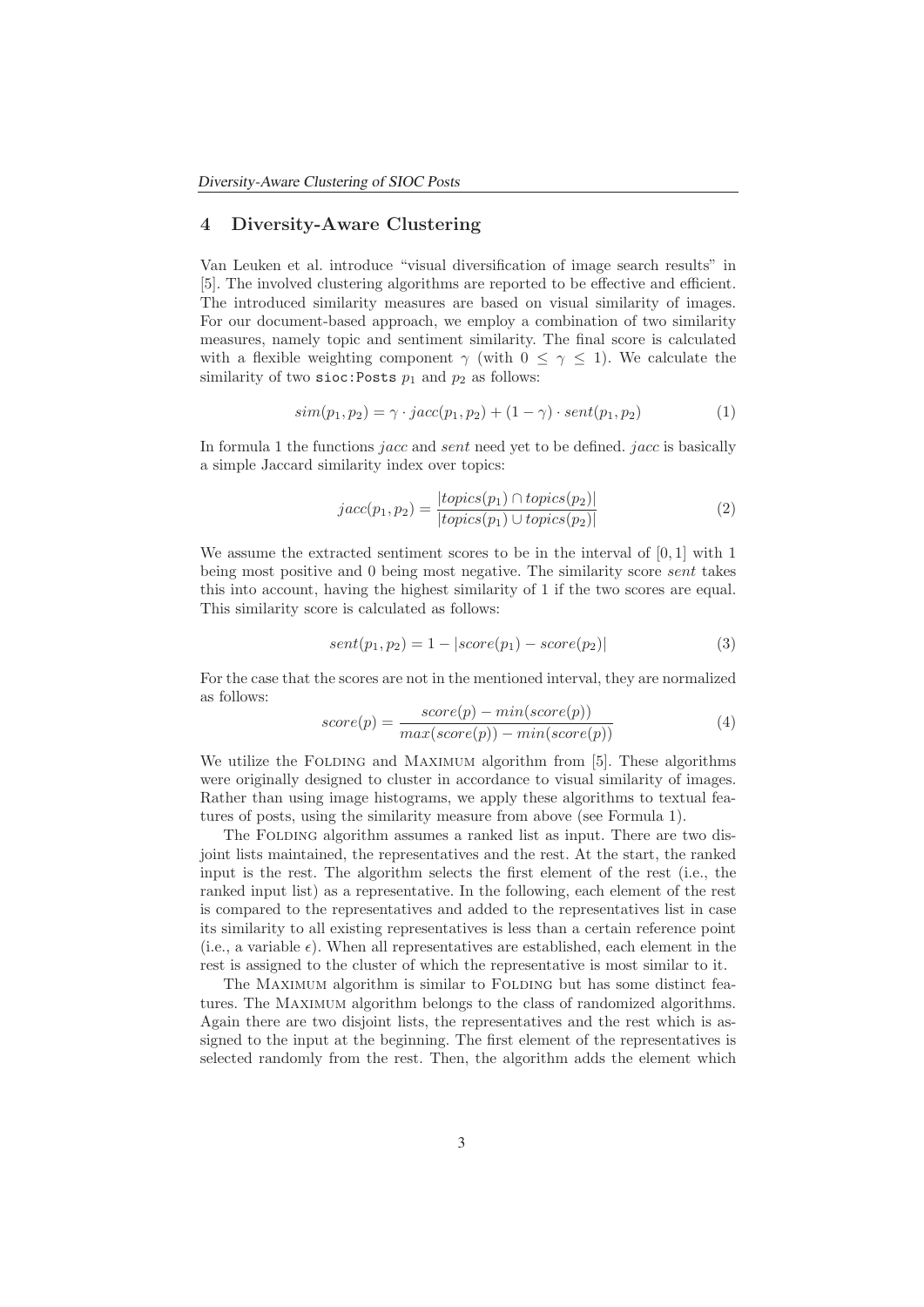```
Data: List L containing sioc posts
Result: double value of \epsilonsumAll := 0:
for each sioc:Post s1 in L do
    sum := 0;for each sioc:Post s2 in L do
       if s1 := s2 then
        \|\quad \text{Sum} := \text{Sum} + \text{sim(s1, s2)};Avg := Sum / (size(L) -1);SumAll := SumAll + Avg;return SumAll / size(L);
```
**Algorithm 1**:  $\epsilon$  estimation

has minimum maximum similarity (or maximum minimum distance) to the representatives. If this minimum maximum similarity is at some point less than  $\epsilon$ , all representatives are found and the remaining elements in the rest list are assigned to the clusters with closest representatives.

Both algorithms produce clusters, each with a selected representative. However, as a last point, it remains open how to select an appropriate value for  $\epsilon$ . In this step we determine the average similarity of a sioc:Post to another (see Algorithm 1).

#### **5 Implementation**

We implemented the diversity-aware ranking service with Oracle GlassFish 3.x. The source code is available as a github project<sup>8</sup> and a deployment can be found at http://ranking.render-project.eu/. There, users can specify a variety of parameters and retrieve the JSON output for the clustering. For a better user experience, we introduce a jQuery-based visualization component that is demonstrated at http://ranking.render-project.eu/tweetVis.html (Twitter) and http://ranking.render-project.eu/vis.html (news). Figure 1 shows the news visualization component. The slider at the top changes the  $\gamma$ value of the similarity measure (see Formula 1) either towards sentiment similarity or topic similarity.

## **6 Conclusion**

We have implemented a diversity-aware ranking service that enables clustering and retrieval of sioc posts along the two dimensions: sentiment and topic. We exemplify our approach on live Twitter data and a static news dataset. This work is also meant to initiate new directions to look at content organization, navigation, and presentation.

<sup>8</sup> Source code – https://github.com/athalhammer/RENDER-ranking-service